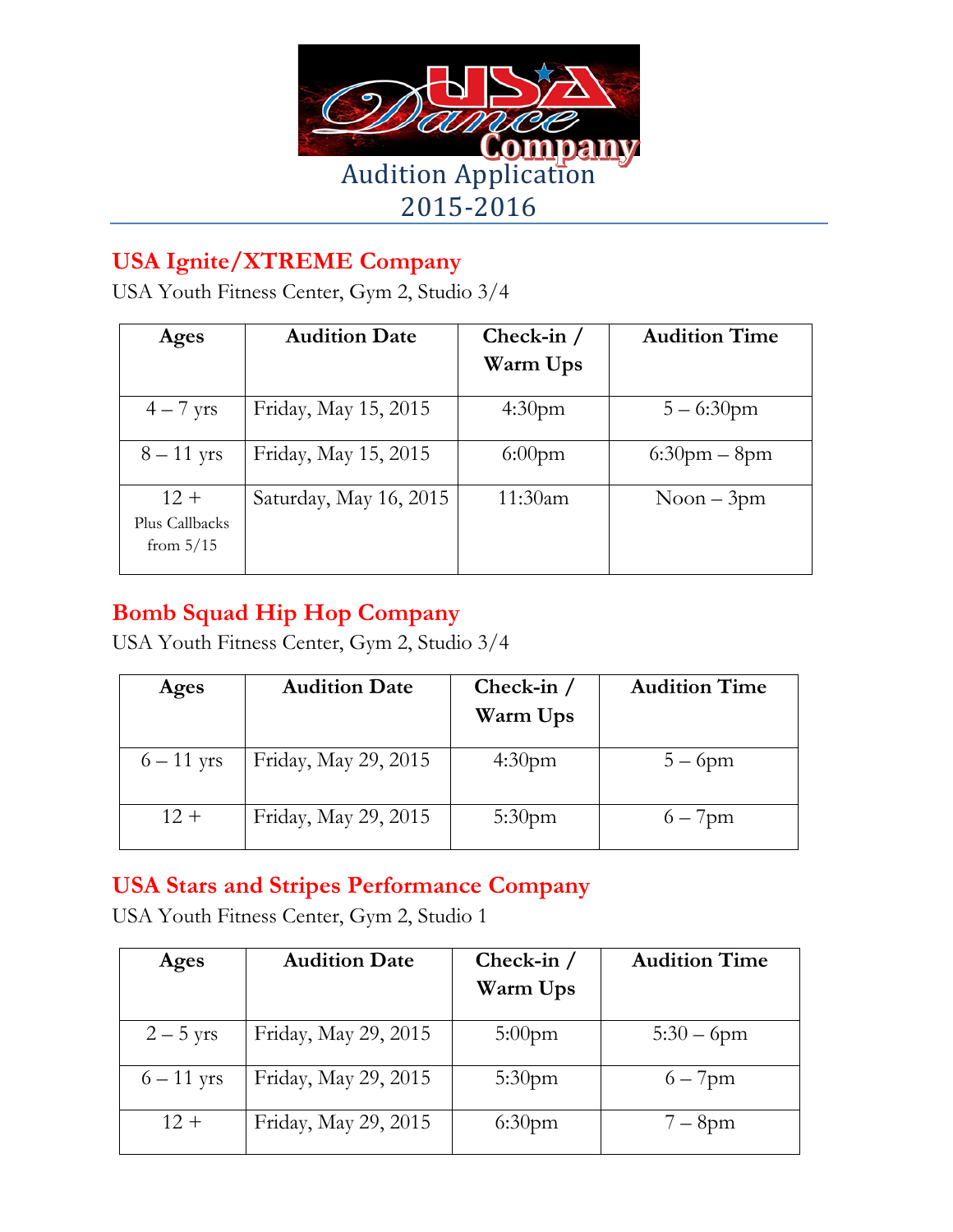

USA Dance Company is an award winning Dance Performance and Competitive Company. We pride ourselves in providing a POSITIVE, PROFESSIONAL environment. We focus on our dancers individual GROWTH and encourage our dancers to push to the next level and achieve their dreams!

## **Questions about Ignite/Xtreme & Bomb Squad Companies :**

**Tina Taylor-Schmidt, USA Dance Artistic Director [Tina@usagymaz.com](mailto:Tina@usagymaz.com) or [480-525-5115](https://www.twilio.com/user/account/phone-numbers/PN2ebbf459043063ddb5cbc27fb844cd3a)**

# **Questions about Stars & Stripes Performance Company :**

**Desiree Guevara USA Dance Assistant Director**

**[missdesi@usagymaz.com](mailto:missdesi@usagymaz.com) or 480-525-5115**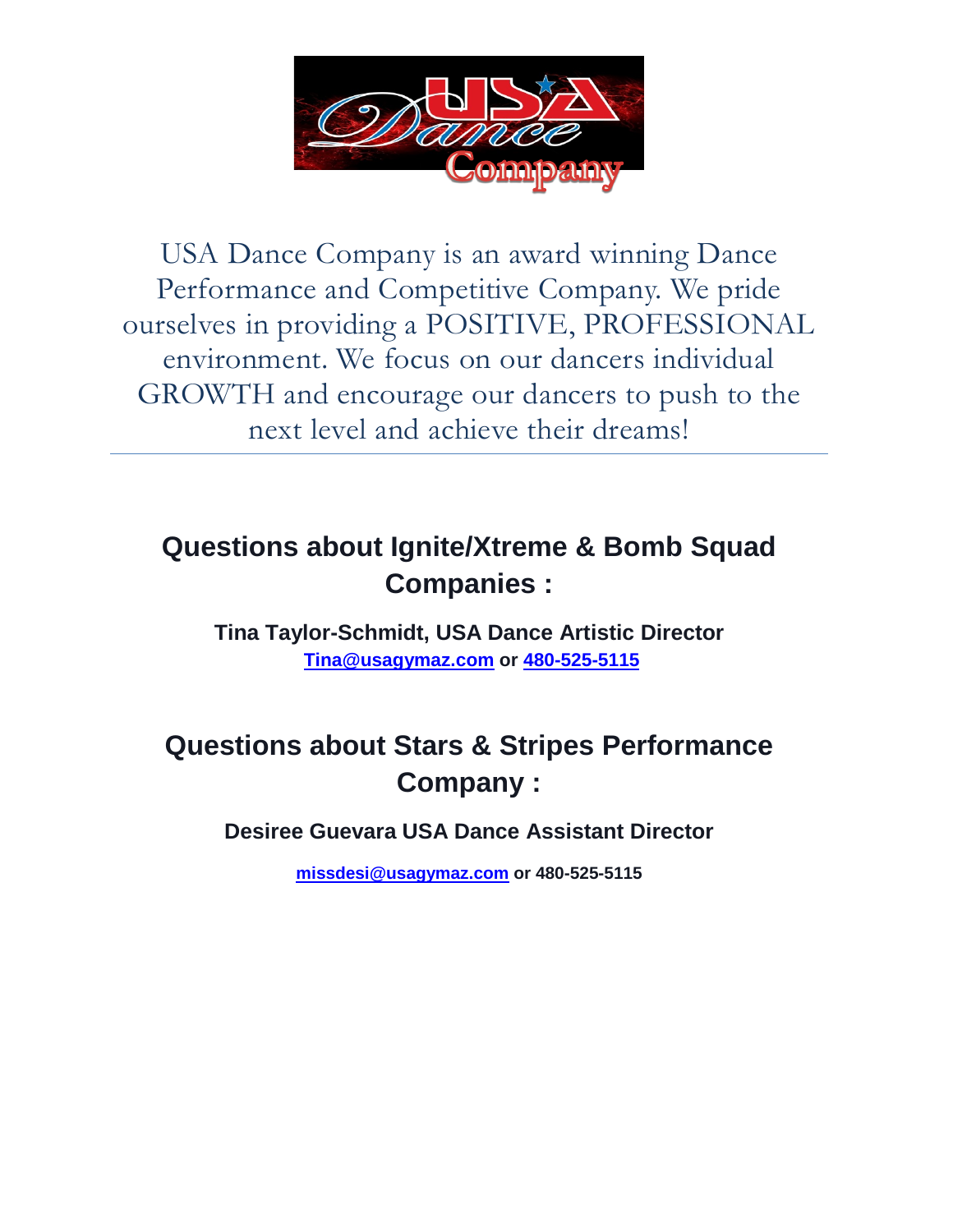# Dancer Bio (Please Attach Headshot)

#### **Audition Attire:**

- Form-fitting Dance Clothes
- All dance shoes tap, jazz, pirouette, hip hop
- $\bullet$  Hair in a bun (high, low, side your choice)

Please Complete the Information Below in its Entirety. Incomplete Applications will not be Accepted.

| Dancer's Full Name                    |                           |
|---------------------------------------|---------------------------|
| <b>Existing USA Company</b><br>Dancer | $NO$ $\Box$<br>YES $\Box$ |
| Parent 1 Name                         |                           |
| <b>Parent 1 Email</b>                 |                           |
| Parent 1 Phone                        |                           |
| Able to Text?<br>YES $\Box$ NO $\Box$ |                           |
| <b>Home Address</b>                   |                           |
| City, State, Zip                      |                           |
| Age                                   |                           |
| <b>Birthdate</b>                      |                           |
| <b>Years of Dance Experience</b>      |                           |
| <b>Headshot Attached</b>              | <b>NO</b><br><b>YES</b>   |